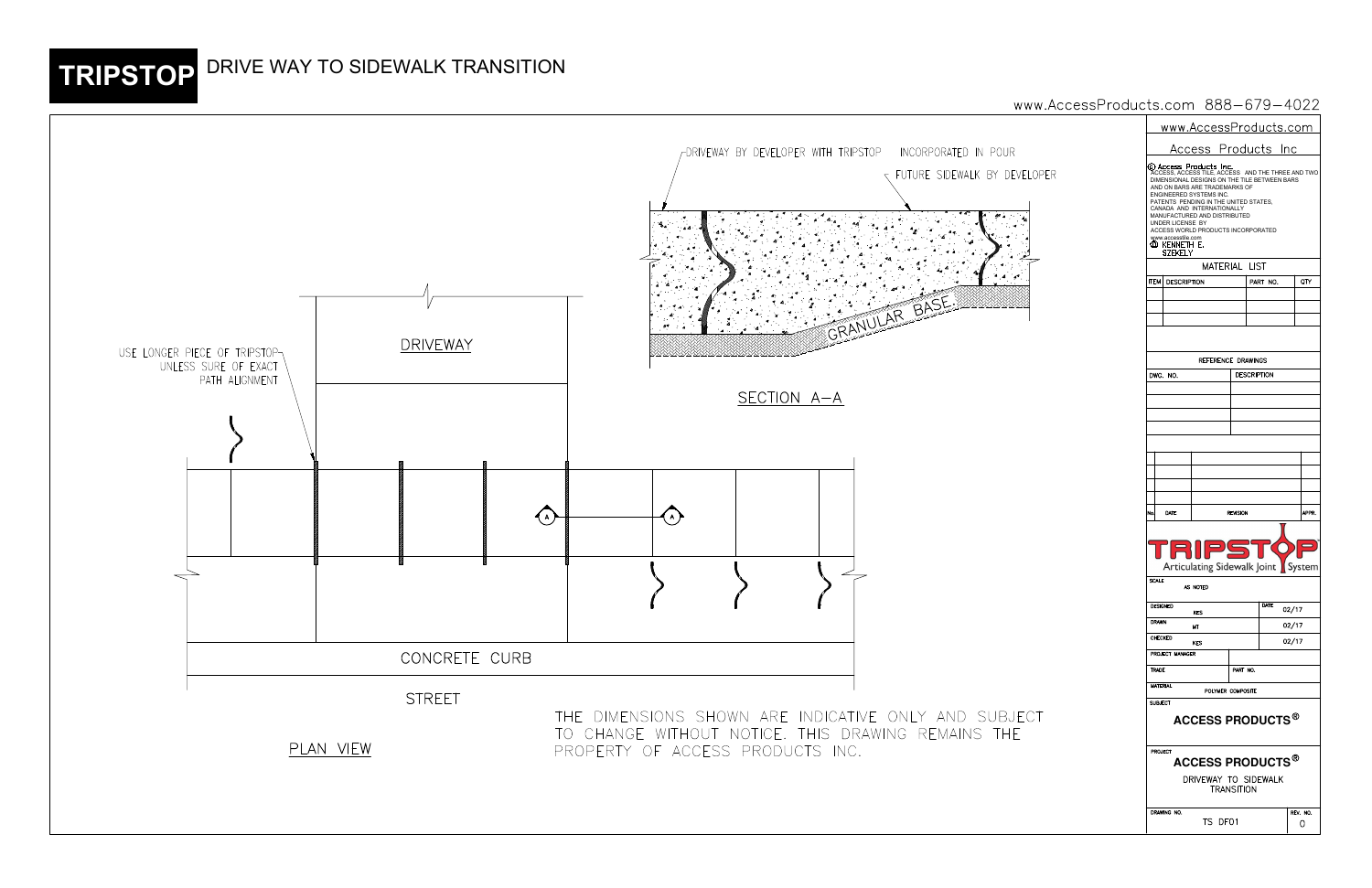| <u>www.AccessProducts.com</u>                                                                                                                    |                                                                     |                                                                                                                                                                                                                                                                                                                                             |               |                    |      |       |       |  |  |  |
|--------------------------------------------------------------------------------------------------------------------------------------------------|---------------------------------------------------------------------|---------------------------------------------------------------------------------------------------------------------------------------------------------------------------------------------------------------------------------------------------------------------------------------------------------------------------------------------|---------------|--------------------|------|-------|-------|--|--|--|
| Access Products Inc                                                                                                                              |                                                                     |                                                                                                                                                                                                                                                                                                                                             |               |                    |      |       |       |  |  |  |
|                                                                                                                                                  | UNDER LICENSE BY<br>www.accesstile.com<br>(D) KENNETH E.<br>SZEKELY | © Access Products Inc.<br>ACCESS, ACCESS TILE, ACCESS AND THE THREE AND TWO<br>DIMENSIONAL DESIGNS ON THE TILE BETWEEN BARS<br>AND ON BARS ARE TRADEMARKS OF<br><b>ENGINEERED SYSTEMS INC.</b><br>PATENTS PENDING IN THE UNITED STATES,<br>CANADA AND INTERNATIONALLY<br>MANUFACTURED AND DISTRIBUTED<br>ACCESS WORLD PRODUCTS INCORPORATED |               |                    |      |       |       |  |  |  |
| MATERIAL LIST                                                                                                                                    |                                                                     |                                                                                                                                                                                                                                                                                                                                             |               |                    |      |       |       |  |  |  |
| ITEM                                                                                                                                             | DESCRIPTION                                                         |                                                                                                                                                                                                                                                                                                                                             |               | PART NO.           |      | QTY   |       |  |  |  |
|                                                                                                                                                  |                                                                     |                                                                                                                                                                                                                                                                                                                                             |               |                    |      |       |       |  |  |  |
|                                                                                                                                                  |                                                                     |                                                                                                                                                                                                                                                                                                                                             |               |                    |      |       |       |  |  |  |
|                                                                                                                                                  |                                                                     |                                                                                                                                                                                                                                                                                                                                             |               |                    |      |       |       |  |  |  |
|                                                                                                                                                  |                                                                     |                                                                                                                                                                                                                                                                                                                                             |               |                    |      |       |       |  |  |  |
|                                                                                                                                                  |                                                                     | REFERENCE DRAWINGS                                                                                                                                                                                                                                                                                                                          |               |                    |      |       |       |  |  |  |
| DWG.                                                                                                                                             | NO.                                                                 |                                                                                                                                                                                                                                                                                                                                             |               | <b>DESCRIPTION</b> |      |       |       |  |  |  |
|                                                                                                                                                  |                                                                     |                                                                                                                                                                                                                                                                                                                                             |               |                    |      |       |       |  |  |  |
|                                                                                                                                                  |                                                                     |                                                                                                                                                                                                                                                                                                                                             |               |                    |      |       |       |  |  |  |
|                                                                                                                                                  |                                                                     |                                                                                                                                                                                                                                                                                                                                             |               |                    |      |       |       |  |  |  |
|                                                                                                                                                  |                                                                     |                                                                                                                                                                                                                                                                                                                                             |               |                    |      |       |       |  |  |  |
|                                                                                                                                                  |                                                                     |                                                                                                                                                                                                                                                                                                                                             |               |                    |      |       |       |  |  |  |
|                                                                                                                                                  |                                                                     |                                                                                                                                                                                                                                                                                                                                             |               |                    |      |       |       |  |  |  |
|                                                                                                                                                  |                                                                     |                                                                                                                                                                                                                                                                                                                                             |               |                    |      |       |       |  |  |  |
|                                                                                                                                                  |                                                                     |                                                                                                                                                                                                                                                                                                                                             |               |                    |      |       |       |  |  |  |
| No.                                                                                                                                              | DATE<br><b>REVISION</b>                                             |                                                                                                                                                                                                                                                                                                                                             |               |                    |      |       | APPR. |  |  |  |
| TRIPS<br>Articulating Sidewalk Joint<br>System<br><b>SCALE</b>                                                                                   |                                                                     |                                                                                                                                                                                                                                                                                                                                             |               |                    |      |       |       |  |  |  |
|                                                                                                                                                  |                                                                     | AS NOTED                                                                                                                                                                                                                                                                                                                                    |               |                    |      |       |       |  |  |  |
| <b>DESIGNED</b><br>KES                                                                                                                           |                                                                     |                                                                                                                                                                                                                                                                                                                                             |               |                    | DATE | 02/17 |       |  |  |  |
| <b>DRAWN</b><br>МT                                                                                                                               |                                                                     |                                                                                                                                                                                                                                                                                                                                             |               |                    |      | 02/17 |       |  |  |  |
| CHECKED<br><b>KES</b>                                                                                                                            |                                                                     |                                                                                                                                                                                                                                                                                                                                             |               |                    |      | 02/17 |       |  |  |  |
|                                                                                                                                                  | PROJECT MANAGER                                                     |                                                                                                                                                                                                                                                                                                                                             |               |                    |      |       |       |  |  |  |
|                                                                                                                                                  | <b>TRADE</b><br>PART NO.<br>SEE MATERIAL LIST<br><b>MATERIAL</b>    |                                                                                                                                                                                                                                                                                                                                             |               |                    |      |       |       |  |  |  |
|                                                                                                                                                  |                                                                     | POLYMER COMPOSITE                                                                                                                                                                                                                                                                                                                           |               |                    |      |       |       |  |  |  |
| <b>SUBJECT</b><br>ACCESS PRODUCTS $^\circledR$<br>PART No. 125_PROD                                                                              |                                                                     |                                                                                                                                                                                                                                                                                                                                             |               |                    |      |       |       |  |  |  |
| PROJECT<br><b>ACCESS PRODUCTS<sup>®</sup></b><br>SIDEWALK JOINT SYSTEM<br><b>INSTALLATION &amp;</b><br>PRODUCT DETAIL<br>DRAWING NO.<br>REV. NO. |                                                                     |                                                                                                                                                                                                                                                                                                                                             |               |                    |      |       |       |  |  |  |
|                                                                                                                                                  |                                                                     | TS i                                                                                                                                                                                                                                                                                                                                        | <b>ENG 20</b> |                    |      |       | O     |  |  |  |





TRIPSTOP COMPLETED<br>INSTALLATION WITH JOINT<br>SPACING EQUAL TO SLAB WIDTH



-TRIPSTOP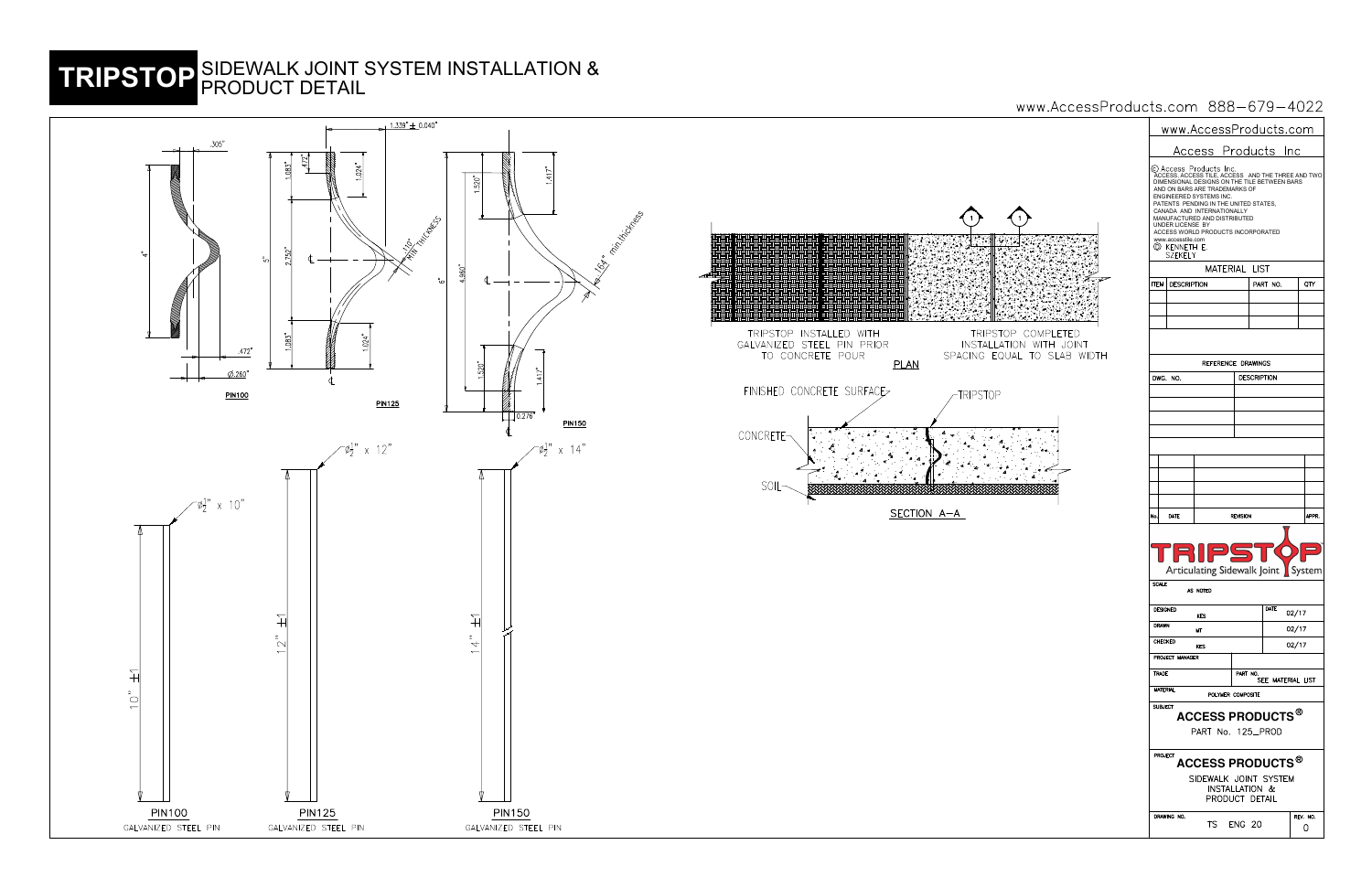